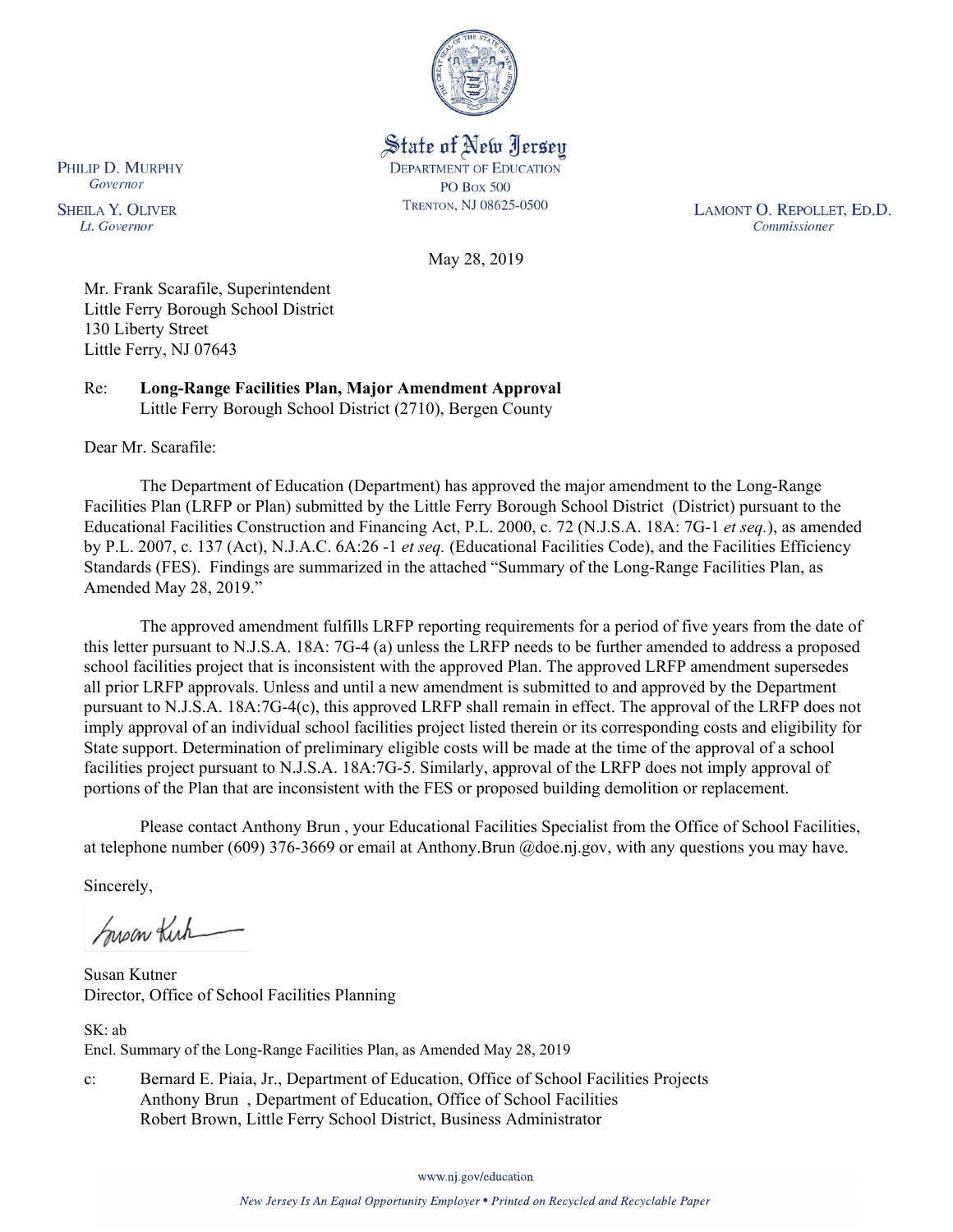# **Little Ferry Borough School District (2710) Summary of the Long-Range Facilities Plan, as Amended May 28, 2019**

The Department of Education (Department) has completed its review of the major amendment to the Long-Range Facilities Plan (LRFP or Plan) submitted by the Little Ferry Borough School District (District) pursuant to the Educational Facilities Construction and Financing Act, P.L. 2000, c. 72 (N.J.S.A. 18A: 7G-1 *et seq.*), as amended by P.L. 2007, c. 137 (Act), N.J.A.C. 6A:26-1 et seq. (Educational Facilities Code), and the Facilities Efficiency Standards (FES).

The following provides a summary of the District's approved amended LRFP. The summary is based on the standards set forth in the Act, the Educational Facilities Code, the FES, District-reported information in the Department's LRFP reporting system, and supporting documentation. The referenced reports in *italic* text are standard reports available on the Department's LRFP website.

#### **1. Inventory Overview**

The District is classified as a Regular Operating District (ROD) for funding purposes. It provides services for students in grades PK-8 grade (planning to realign to a K-12 school district).

The District identified existing and proposed schools, sites, buildings, rooms, and site amenities in its LRFP. Table 1 lists the number of existing and proposed district schools, sites, and buildings. Detailed information can be found in the *School Asset Inventory Report* and the *Site Asset Inventory Report.*

**As directed by the Department, school facilities projects that have received initial approval by the Department and have been approved by the voters, if applicable, are represented as "existing" in the LRFP.** Approved projects that include new construction and/or the reconfiguration/reassignment of existing program space are as follows: n/a.

# **Table 1: Number of Schools, School Buildings, and Sites**

|                                              | <b>Existing</b> | <b>Proposed</b> |
|----------------------------------------------|-----------------|-----------------|
| Number of Schools (assigned DOE school code) |                 |                 |
| Number of School Buildings <sup>1</sup>      |                 |                 |
| Number of Non-School Buildings <sup>2</sup>  |                 |                 |
| Number of Vacant Buildings                   |                 |                 |
| Number of Sites                              |                 |                 |

*1 Includes district-owned buildings and long-term leases serving students in district-operated programs 2 Includes occupied district-owned buildings not associated with a school, such as administrative or utility buildings*

Based on the existing facilities inventory submitted by the District:

- Schools using leased buildings (short or long-term):  $n/a$
- Schools using temporary classroom units (TCUs), excluding TCUs supporting construction: Washington School
- Vacant/unassigned school buildings:  $n/a$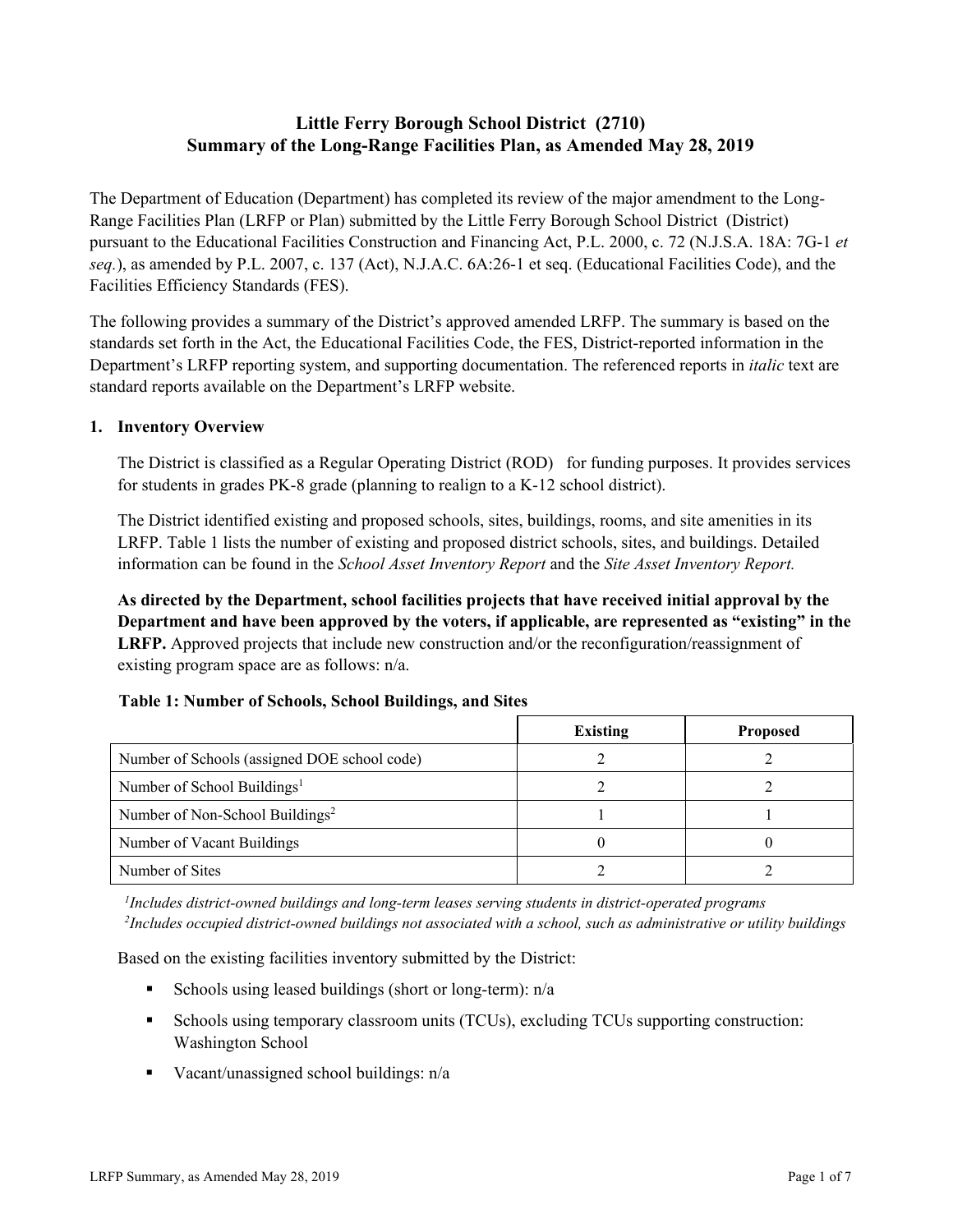**FINDINGS** The Department has determined that the proposed inventory is adequate for approval of the District's LRFP amendment. However, the LRFP determination does not imply approval of an individual school facilities project listed within the LRFP; the District must submit individual project applications for project approval.

# **2. District Enrollments**

The District determined the number of students, or "proposed enrollments," to be accommodated for LRFP planning purposes on a district-wide basis and in each school.

The Department minimally requires the submission of a standard cohort-survival projection. The cohortsurvival method projection method forecasts future students based upon the survival of the existing student population as it moves from grade to grade. A survival ratio of less than 1.00 indicates a loss of students, while a survival ratio of more than 1.00 indicates the class size is increasing. For example, if a survival ratio tracking first to second grade is computed to be 1.05, the grade size is increasing by 5% from one year to the next. The cohort-survival projection methodology works well for communities with stable demographic conditions. Atypical events impacting housing or enrollments, such as an economic downturn that halts new housing construction or the opening of a charter or private school, typically makes a cohort-survival projection less reliable.

#### **Proposed enrollments are based on a standard cohort-survival enrollment projection.**

Adequate supporting documentation was submitted to the Department to justify the proposed enrollments. Table 2 provides a comparison of existing and projected enrollments. All totals include special education students.

| <b>Grades</b>                | <b>Existing Enrollments</b><br>2018-19 School Year | <b>District Proposed Enrollments</b><br>2023-24 School Year |
|------------------------------|----------------------------------------------------|-------------------------------------------------------------|
| PK (excl. private providers) | 27                                                 | 36                                                          |
| Grades K-5                   | 547                                                | 535                                                         |
| Grades 6-8                   | 300                                                | 258                                                         |
| Grades 9-12                  |                                                    | 328                                                         |
| Totals K-12                  | 847                                                | 1,121                                                       |

#### **Table 2: Enrollments**

**FINDINGS** The Department has determined the District's proposed enrollments to be acceptable for approval of the District's LRFP amendment. The Department will require a current enrollment projection at the time an application for a school facilities project is submitted incorporating the District's most recent enrollments in order to verify that the LRFP's planned capacity is appropriate for the updated enrollments.

# **3. District Practices Capacity**

Based on information provided in the room inventories, *District Practices Capacity* was calculated for each school building to determine whether adequate capacity is proposed for the projected enrollments based on district scheduling and class size practices. The capacity totals assume instructional buildings can be fully utilized regardless of school sending areas, transportation, and other operational issues. The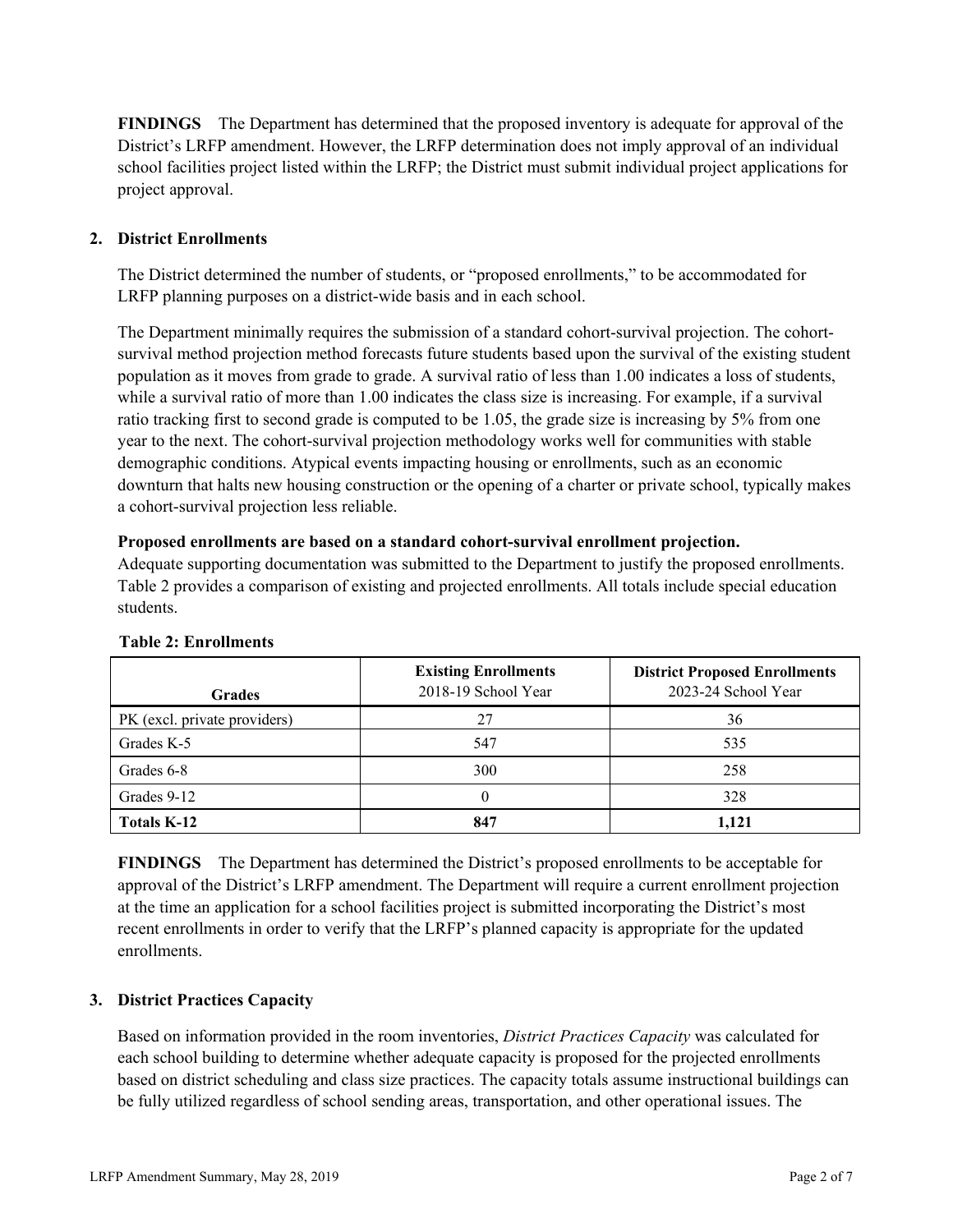calculations only consider district-owned buildings and long-term leases; short term leases and temporary buildings are excluded. A capacity utilization factor of 90% for classrooms serving grades K-8 and 85% for classrooms serving grades 9-12 is applied in accordance with the FES. No capacity utilization factor is applied to preschool classrooms.

In certain cases, districts may achieve adequate District Practices Capacity to accommodate enrollments but provide inadequate square feet per student in accordance with the FES, resulting in educational adequacy issues and "Unhoused Students." Unhoused students are considered in the "Functional Capacity" calculations used to determine potential State support for school facilities projects and are analyzed in Section 4.

Table 3 provides a summary of proposed enrollments and existing and proposed District-wide capacities. Detailed information can be found in the LRFP website reports titled *FES and District Practices Capacity Report, Existing Rooms Inventory Report, and Proposed Rooms Inventory Report.*

| <b>Grades</b>          | <b>Proposed</b><br><b>Enrollments</b> | <b>Existing</b><br><b>District</b><br><b>Practices</b><br>Capacity | <b>Existing</b><br>Deviation* | <b>Proposed</b><br><b>District</b><br><b>Practices</b><br>Capacity | <b>Proposed</b><br>Deviation* |
|------------------------|---------------------------------------|--------------------------------------------------------------------|-------------------------------|--------------------------------------------------------------------|-------------------------------|
| Preschool (PK)         | 36                                    | Incl. in $K-5$                                                     | Incl. in $K-5$                | Incl. in $K-5$                                                     | Incl. in $K-5$                |
| Elementary $(K-5)$     | 535                                   | 516.63                                                             | $-54.37$                      | 573.72                                                             | 2.72                          |
| Middle $(6-8)$         | 258                                   | 210.57                                                             | $-47.43$                      | 272.50                                                             | 14.50                         |
| High $(9-12)$          | 328                                   | 0.00                                                               | $-328.00$                     | 342.98                                                             | 14.98                         |
| <b>District Totals</b> | 1,157                                 | 727.20                                                             | $-429.80$                     | 1,189.20                                                           | 32.20                         |

**Table 3: District Practices Capacity Analysis**

*\* Positive numbers signify surplus capacity; negative numbers signify inadequate capacity. Negative values for District Practices capacity are acceptable for approval if proposed enrollments do not exceed 100% capacity utilization.*

Considerations:

- Based on the proposed enrollments and existing room inventories, the District is projected to have inadequate capacity for the following grade groups, assuming all school buildings can be fully utilized: PK-5, 6-8, 9-12 (proposed).
- Adequate justification has been provided by the District if the proposed capacity for a school significantly deviates from the proposed enrollments. Generally, surplus capacity is acceptable for LRFP approval if additional capacity is not proposed through new construction.

**FINDINGS**The Department has determined that proposed District capacity, in accordance with the proposed enrollments, is adequate for approval of the District's LRFP amendment. The Department will require a current enrollment projection at the time an application for a school facilities project is submitted, incorporating the District's most recent Fall Enrollment Report, in order to verify that the LRFP's planned capacity meets the District's updated enrollments.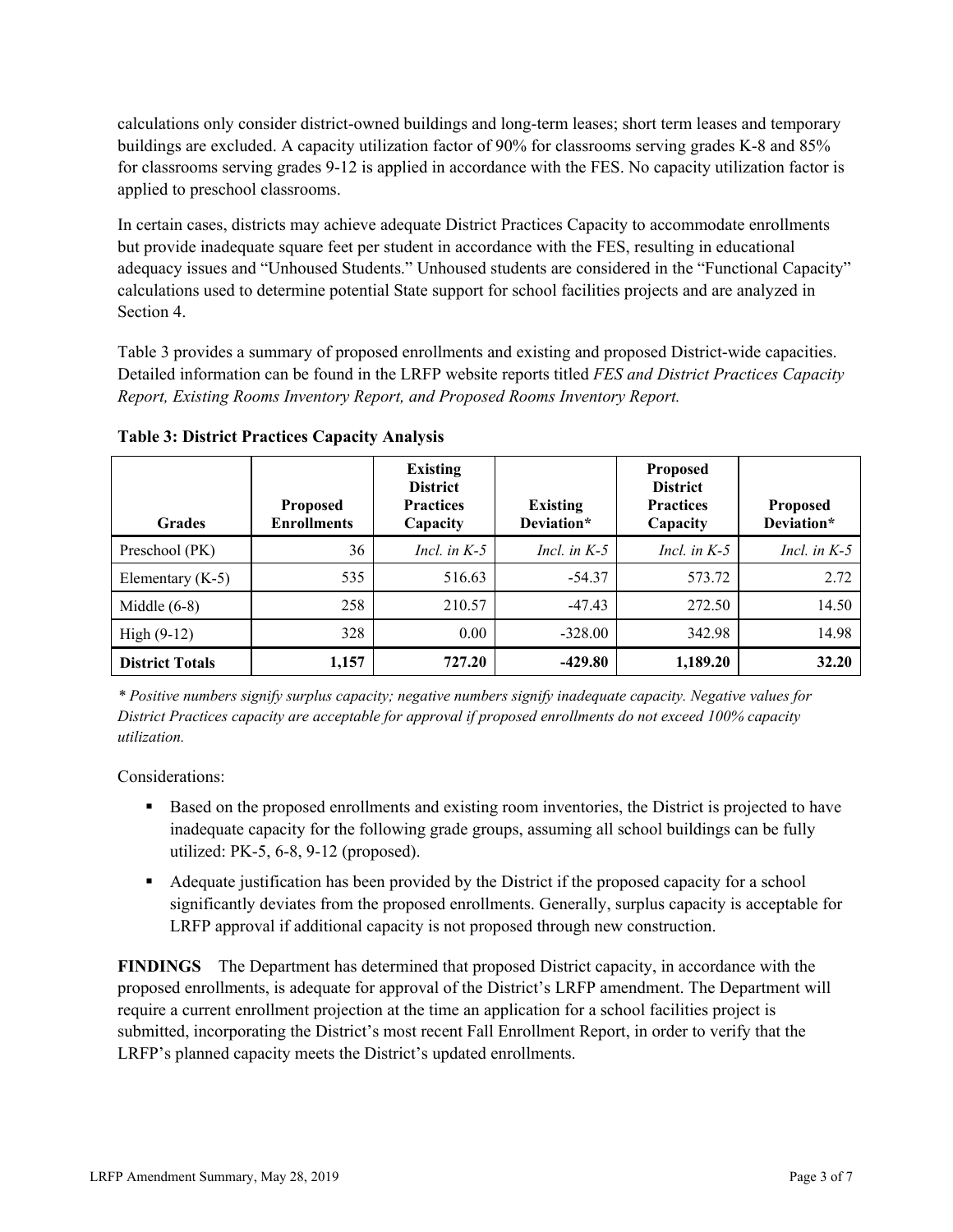#### **4. Functional Capacity and Unhoused Students**

*Functional Capacity* was calculated and compared to the proposed enrollments to provide a preliminary estimate of Unhoused Students and new construction funding eligibility.

*Functional Capacity* is the adjusted gross square footage of a school building *(total gross square feet minus excluded space)* divided by the minimum area allowance per full-time equivalent student for the grade level contained therein. *Unhoused Students* is the number of students projected to be enrolled in the District that exceeds the Functional Capacity of the District's schools pursuant to N.J.A.C. 6A:26-2.2(c). *Excluded Square Feet* includes (1) square footage exceeding the FES for any pre-kindergarten, kindergarten, general education, or self-contained special education classroom; (2) grossing factor square footage *(corridors, stairs, mechanical rooms, etc.)* that exceeds the FES allowance, and (3) square feet proposed to be demolished or discontinued from use. Excluded square feet may be revised during the review process for individual school facilities projects.

Table 4 provides a preliminary assessment of the Functional Capacity, Unhoused Students, and Estimated Maximum Approved Area for each FES grade group. The calculations exclude temporary facilities and short-term leased buildings. School buildings proposed for whole or partial demolition or reassignment to a non-school use are excluded from the calculations pending project application review. If a building is proposed to be reassigned to a different school, the square footage is applied to the proposed grades after reassignment. Buildings that are not assigned to a school are excluded from the calculations. Detailed information concerning the calculations can be found in the *Functional Capacity and Unhoused Students Report* and the *Excluded Square Footage Report.*

|                                              | <b>PK</b> | $K-5$     | $6 - 8$  | $9-12$   | <b>Total</b> |
|----------------------------------------------|-----------|-----------|----------|----------|--------------|
| Proposed Enrollments                         | 36        | 535       | 258      | 328      | 1,157        |
| FES Area Allowance (SF/student)              | 125.00    | 125.00    | 134.00   | 151.00   |              |
| <b>Prior to Completion of Proposed Work:</b> |           |           |          |          |              |
| <b>Existing Gross Square Feet</b>            | $\theta$  | $\theta$  | 33,767   | 70,996   | 104,763      |
| Adjusted Gross Square Feet                   | 0         | $\theta$  | 31,244   | 65,693   | 96,937       |
| <b>Adjusted Functional Capacity</b>          | 0.00      | 0.00      | 214.71   | 451.43   |              |
| <b>Unhoused Students</b>                     | 5.00      | 535.00    | 43.29    | 0.00     |              |
| Est. Max. Area for Unhoused Students         | 625.00    | 66,875.00 | 5,801.40 | 0.00     |              |
| <b>After Completion of Proposed Work:</b>    |           |           |          |          |              |
| Gross Square Feet                            | $\theta$  | 63,611    | 45,894   | 70,996   | 180,502      |
| New Gross Square Feet                        | $\theta$  | 63,611    | 12,128   | $\Omega$ | 75,739       |
| Adjusted Gross Square Feet                   | 0         | 63,611    | 43,372   | 65,693   | 172,676      |
| <b>Functional Capacity</b>                   | 0.00      | 503.09    | 310.62   | 451.43   |              |
| Unhoused Students after Construction         | 5.00      | 31.91     | 0.00     | 0.00     |              |
| Est. Max. Area Remaining                     | 625.00    | 3,988.77  | 0.00     | 0.00     |              |

**Table 4: Estimated Functional Capacity and Unhoused Students** 

Facilities used for non-instructional or non-educational purposes are ineligible for State support under the Act. However, projects for such facilities shall be reviewed by the Department to determine whether they are consistent with the District's LRFP and whether the facility, if it is to house students (full or part time)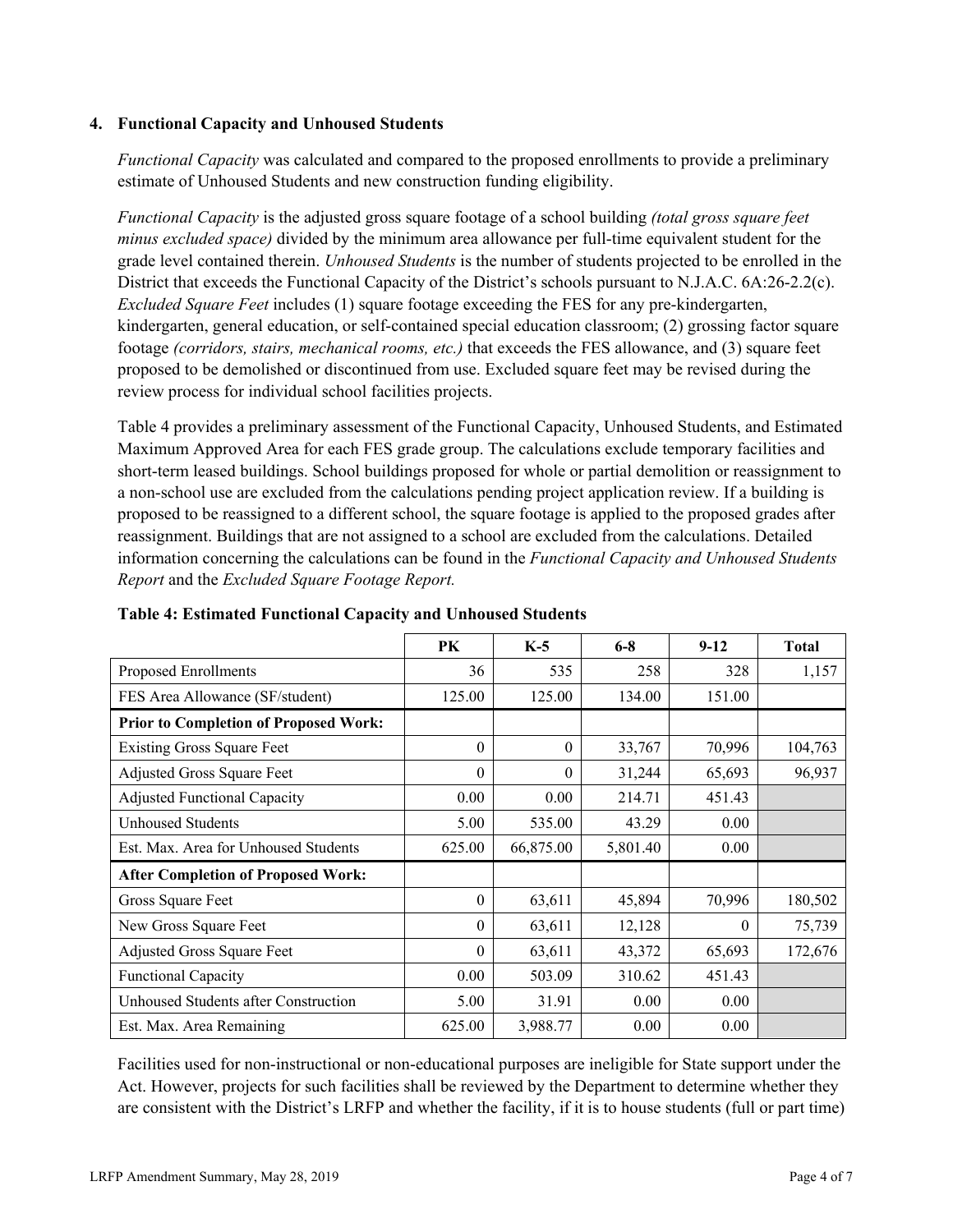conforms to educational adequacy requirements. These projects shall conform to all applicable statutes and regulations.

Estimated costs represented in the LRFP by the District are for capital planning purposes only. The estimates are not intended to represent preliminary eligible costs or final eligible costs of approved school facilities projects.

Considerations:

- The District does not have approved projects pending completion, as noted in Section 1, that impact the Functional Capacity calculations.
- The Functional Capacity calculations *exclude* square feet proposed for demolition or discontinuation for the following FES grade groups and school buildings pending a feasibility study and project review: Washington School.
- Based on the preliminary assessment, the District has Unhoused Students prior to the completion of proposed work for the following FES grade groups: PK-5, 6-8.
- New construction is proposed for the following FES grade groups: PK-5, 6-8.
- **Proposed new construction exceeds the estimated maximum area allowance for Unhoused** Students prior to the completion of the proposed work for the following grade groups: n/a.
- The District, based on the preliminary LRFP assessment, will have Unhoused Students after completion of the proposed LRFP work. If the District is projected to have Unhoused Students, adequate justification has been provided to confirm educational adequacy in accordance with Section 6 of this determination.

**FINDINGS** Functional Capacity and Unhoused Students calculated in the LRFP are preliminary estimates. Preliminary Eligible Costs (PEC) and Final Eligible Costs (FEC) will be included in the review process for specific school facilities projects. A feasibility study undertaken by the District is required if building demolition or replacement is proposed per N.J.A.C. 6A:26-2.3(b)(10).

# **5. Proposed Work**

The District assessed program space, capacity, and physical plant deficiencies to determine corrective actions. Capital maintenance, or *"system actions,"* address physical plant deficiencies due to operational, building code, and /or life cycle issues. Inventory changes, or *"inventory actions,*" add, alter, or eliminate sites, site amenities, buildings, and/or rooms.

The Act (N.J.S.A. 18A:7G-7b) provides that all school facilities shall be deemed suitable for rehabilitation unless a pre-construction evaluation undertaken by the District demonstrates to the satisfaction of the Commissioner that the structure might pose a risk to the safety of the occupants even after rehabilitation or that rehabilitation is not cost-effective. Pursuant to N.J.A.C. 6A:26-2.3(b)(10), the Commissioner may identify school facilities for which new construction is proposed in lieu of rehabilitation for which it appears from the information presented that new construction is justified, provided, however, that for such school facilities so identified, the District must submit a feasibility study as part of the application for the specific school facilities project. The cost of each proposed building replacement is compared to the cost of additions or rehabilitation required to eliminate health and safety deficiencies and to achieve the District's programmatic model.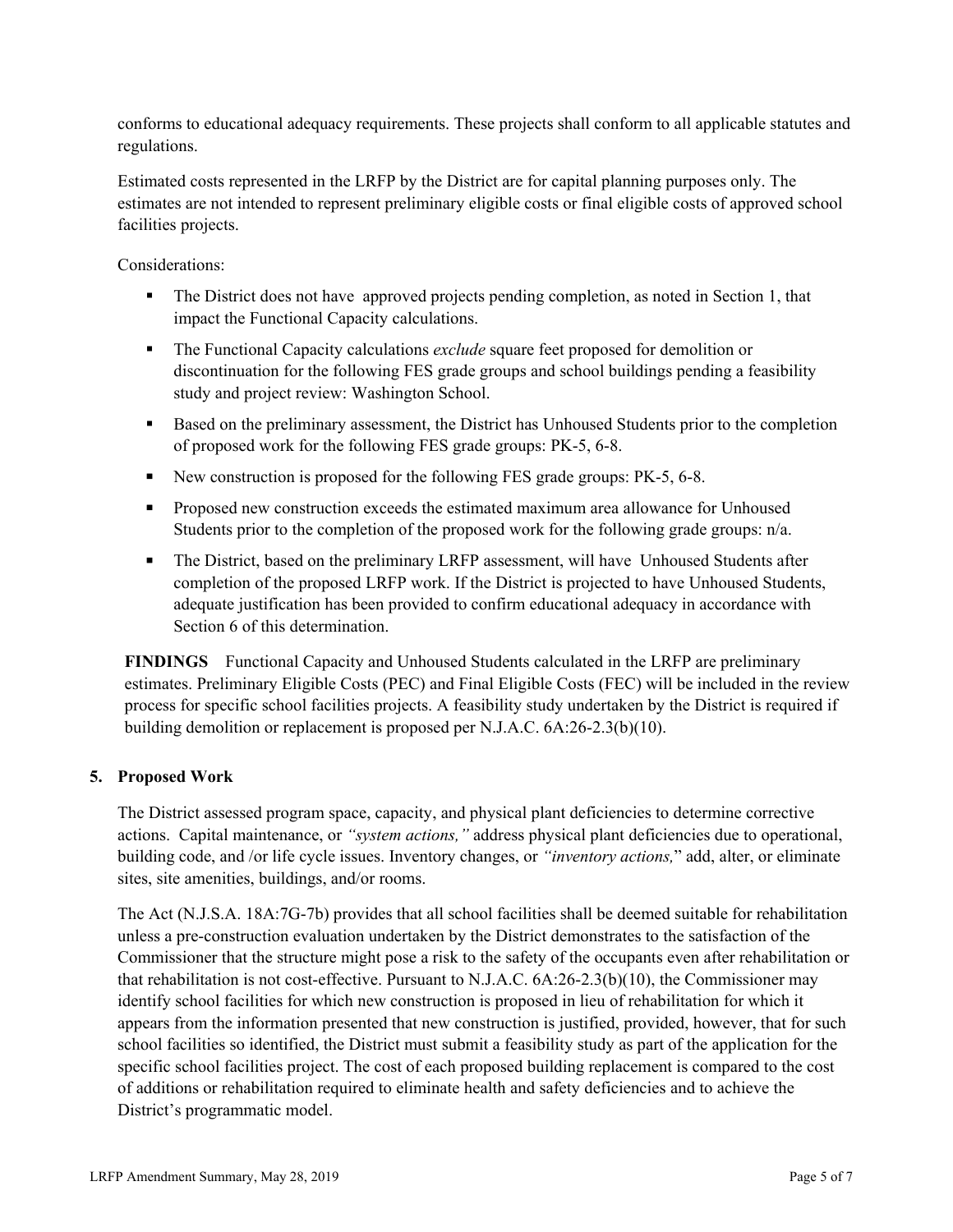Table 5 lists the scope of work proposed for each school based on the building(s) serving their student population. Detailed information can be found in the LRFP website reports titled *"School Asset Inventory," "LRFP Systems Actions Summary," and "LRFP Inventory Actions Summary."*

With the completion of the proposed work, the following schools are proposed to be eliminated: the existing Washington School ; the following schools are proposed to be added: a new Washington School.

| <b>Proposed Scope of Work</b>                                                                  | <b>Applicable Schools</b>        |
|------------------------------------------------------------------------------------------------|----------------------------------|
| Renovation only (no new construction)                                                          |                                  |
| System actions only (no inventory actions)                                                     | n/a                              |
| Existing inventory actions only (no systems actions)                                           | n/a                              |
| Systems and inventory changes                                                                  | Memorial School (030)            |
| New construction                                                                               |                                  |
| Building addition only (no systems or existing inventory actions)                              | n/a                              |
| Renovation and building addition (system, existing inventory,<br>and new construction actions) | n/a                              |
| New building on existing site                                                                  | New Washington School (050)      |
| New building on new or expanded site                                                           | n/a                              |
| Site and building disposal (in addition to above scopes)                                       |                                  |
| Partial building demolition                                                                    | n/a                              |
| Whole building demolition                                                                      | Existing Washington School (050) |
| Site and building disposal or discontinuation of use                                           | n/a                              |

**Table 5. School Building Scope of Work**

**FINDINGS** The Department has determined that the proposed work is adequate for approval of the District's LRFP amendment. However, Department approval of proposed work in the LRFP does not imply the District may proceed with a school facilities project. The District must submit individual project applications with cost estimates for Department project approval. Both school facilities project approval and other capital project review require consistency with the District's approved LRFP.

# **6. Proposed Room Inventories and the Facilities Efficiency Standards**

The District's proposed school buildings were evaluated to assess general educational adequacy in terms of compliance with the FES area allowance pursuant to N.J.A.C. 6A:26-2.2 and 2.3.

District schools are proposed to provide less square feet per student than the FES after the completion of proposed work as indicated in Table 5.

**FINDINGS** The Department has determined that the District's proposed room inventories are adequate for LRFP approval. If school(s) are proposed to provide less square feet per student than the FES area allowance, the District has provided justification indicating that the educational adequacy of the facility will not be adversely affected and has been granted an FES waiver by the Department pending project submission and review. This determination does not include an assessment of eligible square feet for State support, which will be determined at the time an application for a specific school facilities project is submitted to the Department. The Department will also confirm that a proposed school facilities project